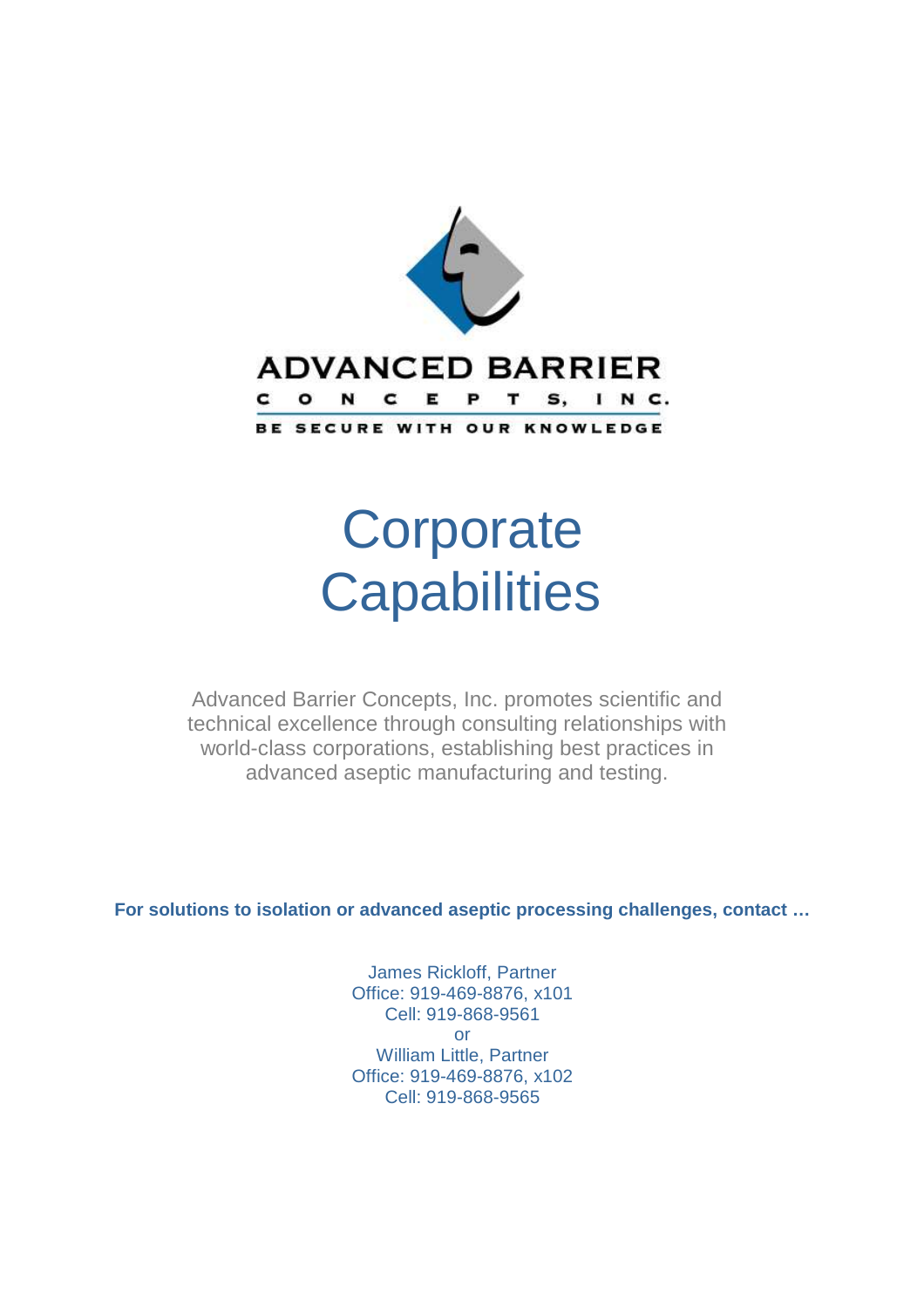



**Advanced Barrier Concepts, Inc. is a scientific and technical services firm dedicated to the advancement of state-of-the-art barrier isolation, aseptic processing, and sterilization system technologies for the pharmaceutical, biotechnology, and medical device industries.** 

# **Advancing Scientific Practice Standards**

Today, the use of isolators in the laboratory has become standard practice for sterility testing activities. The FDA's September 2004 publication "Pharmaceutical cGMPs for the 21<sup>st</sup> Century" brings isolation technology to the manufacturing environment citing regulatory support and encouragement for the early adoption of new technical advances for the pharmaceutical and biotechnology industries. The ability to decontaminate the exposed surfaces of an isolator and its production equipment to a high level using reproducible and validated methods is a major reason for regulatory support because of the increase in the SAL of an aseptically filled sterile product using this technology. A well-designed isolated system provides an aseptic processing environment as well as a barrier against human and environmental contamination.

# **Selecting the Right Partner**

Transforming from conventional aseptic processing to an Isolation Solution is an important decision. For you to efficiently and effectively transform your operation to take full advantage of all the benefits isolation technology offers, you need someone you can trust… an organization with broad scientific, technical and regulatory knowledge that can do the job right.

**Advanced Barrier Concepts, Inc.** is that partner…

- $\Box$  We have been a pioneer and a leader in the application of isolation technology to advanced aseptic processing equipment since 1994, the earliest stages of industry development.
- $\Box$  Our ongoing process of innovation and our ever-expanding knowledge base continues to refine, redefine and open up an exciting world of opportunities and abilities for all our clients.
- $\Box$  We offer the exceptional levels of experience and skills required to successfully lead your company through the implementation process from initial concept through validation.

### **CONTENTS:**

| Industry Leadership                   |     |
|---------------------------------------|-----|
| Service Offerings                     |     |
| Selected Clients and Projects         |     |
| <b>Publications and Presentations</b> | 15. |



ADVANCED BARRIER CONCEPTS INC.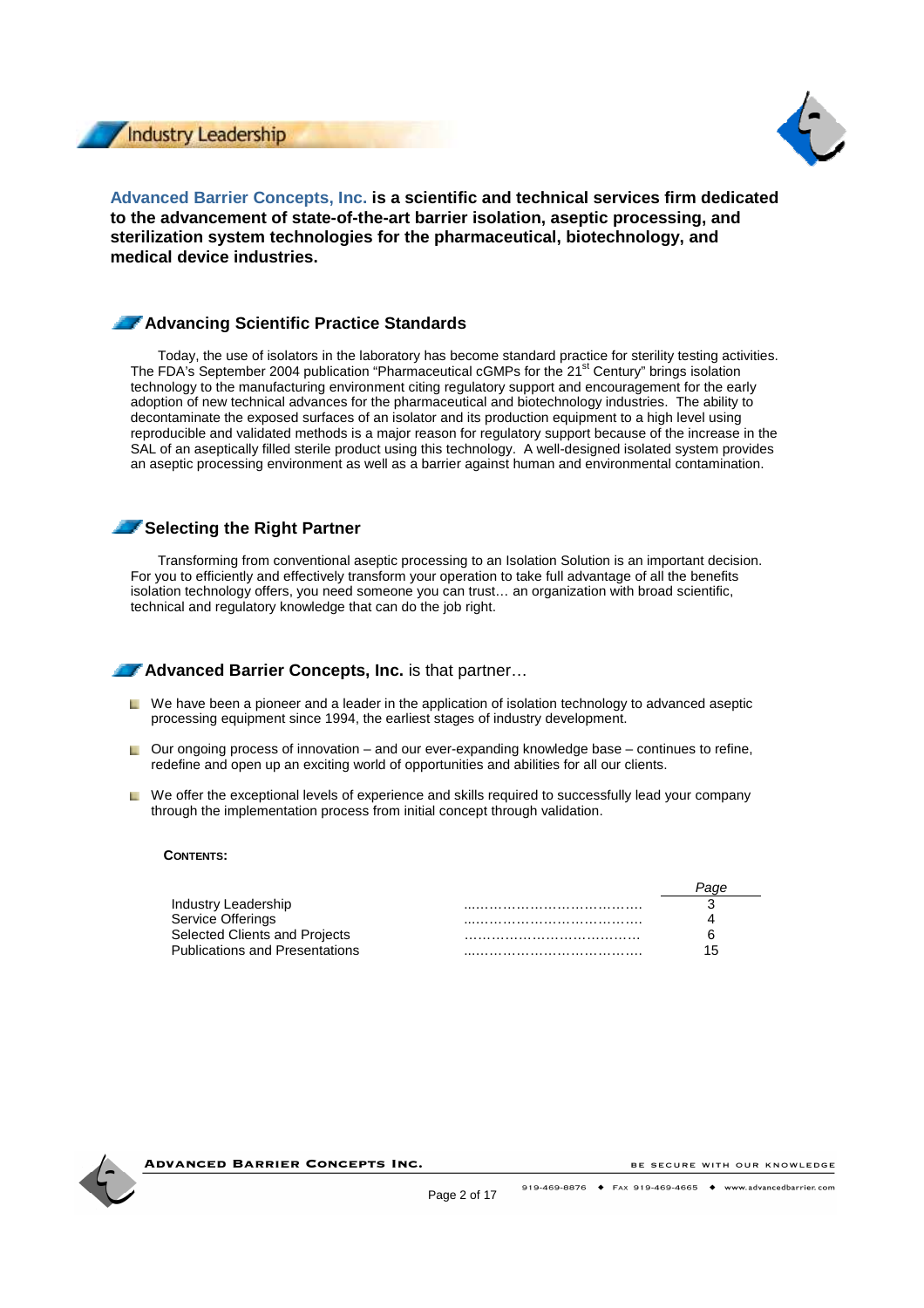



# **Company Principals**

**James R. Rickloff, MS**  Partner / Scientific Director

**William C. Little, BME**  Partner / Technical Director

Leading the team at **Advanced Barrier Concepts, Inc.** are Jim Rickloff and Bill Little, both experts in the application of isolation technology into aseptic processing and sterilization systems. Their expertise has been obtained through experience working with leading equipment vendors along with pharmaceutical and biotech end users of the technology. Their background encompasses research and development on these systems as well as implementing them on a broad range of domestic and international projects.

**Advanced Barrier Concepts, Inc.'s** professional alliances allow the company to provide a team capable of providing specific client application solutions necessary for a successful integration of your isolator system into your sterility testing or advanced aseptic processing application. The Advanced Barrier Concepts, Inc. and its team of professionals will be there to support the client's needs from process definition through system qualification.

**Advanced Barrier Concepts, Inc.** utilizes a GAMP® management structure that ensures systematic project control and documentation traceability from user requirement specifications thru the execution of the performance qualifications. This structure will help to make certain that the detail for the packaged process equipment will be fully addressed. It will also provide project control from start to finish that will allow personnel changes without affecting project integrity. Work with experienced partners who can guide you through all phases of concept development through project implementation and validation execution.



**ADVANCED BARRIER CONCEPTS INC.**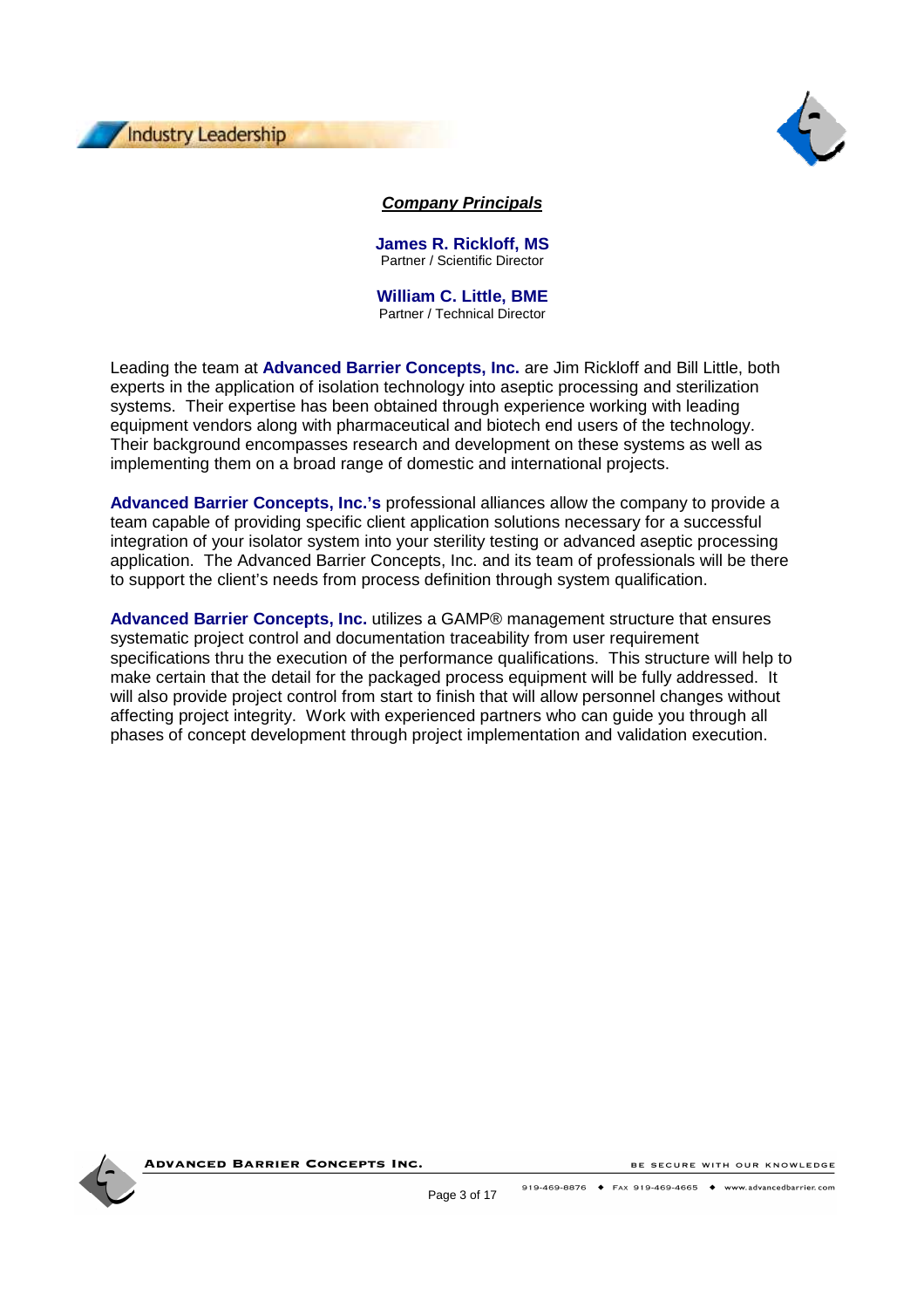



# **Advanced Barrier Concepts, Inc. offers the complete spectrum of support services required for the implementation of isolated sterility testing and aseptic filling applications. Services range from feasibility and conceptual design to planning and project management to validation and operator training.**

### **User Requirements Specifications**

**\_\_\_\_\_\_\_\_\_\_\_\_\_\_\_\_\_\_\_\_\_\_** 

**\_\_\_\_\_\_\_\_\_\_\_\_\_\_\_\_\_\_\_\_\_\_** 

**\_\_\_\_\_\_\_\_\_\_\_\_\_\_\_\_\_\_\_\_\_\_\_** 

**\_\_\_\_\_\_\_\_\_\_\_\_\_\_\_\_\_\_\_\_\_\_\_** 

**\_\_\_\_\_\_\_\_\_\_\_\_\_\_\_\_\_\_\_\_\_\_\_** 

**\_\_\_\_\_\_\_\_\_\_\_\_\_\_\_\_\_\_\_\_\_\_\_** 

**\_\_\_\_\_\_\_\_\_\_\_\_\_\_\_\_\_\_\_\_\_\_\_** 

**\_\_\_\_\_\_\_\_\_\_\_\_\_\_\_\_\_\_\_\_\_\_\_** 

Accurately define your requirements to improve system performance, set clear client/vendor expectations, minimize change orders, control cost, and maintain schedule.

### **Systems Integration**

Work closely with client and equipment manufacturers to select, integrate, and validate the equipment required to support aseptic processing and sterility testing isolation applications.

### **Facility Planning**

Ensure that the isolators and associated decontamination equipment, safety systems, exhaust systems, and facility layout provide for smooth installation and optimal system performance.

### **Validation Planning**

The development of a good manufacturing system requires planning not just for the technical details of the engineering, but also from a regulatory perspective. A validation master plan, which is developed properly during the early phases of project planning, can provide a significant savings in time and resources and lead to faster facility licensing. Advanced Barrier Concepts, Inc. has the experience to integrate key design decisions and important validation strategic decisions into a comprehensive document relating the design rationale to the validation strategy. This seamless approach to validation takes the guesswork out of developing a realistic equipment and process validation schedule

### **Vendor Management**

A key to successfully executing a project is to clearly communicate and educate each vendor regarding the technical expectations, project timeline milestones, and documentation requirements unique to each client. This includes regular project meetings, periodic design reviews (including isolator mock-ups that challenge the ergonomics and operation of the system), plus drawing and documentation reviews. Advanced Barrier Concepts, Inc. can assist in the professional management of isolation and aseptic equipment related projects from start to finish. Acting as a customer advocate, we can coordinate complex vendor relationships and ensure that the right scientific, validation, and engineering questions get answered before the equipment arrives on plant site.

### **Factory Acceptance Testing**

The more thoroughly the system is tested in the factory, the greater the assurance that the system will operate as intended in the field, thereby facilitating installation, validation, and start-up. Advanced Barrier Concepts, Inc. will test total systems (both mechanical and microbiological parameters) before they leave the factory floor to eliminate unpleasant surprises during start-up and validation. At the same time, equipment vendors will become educated on the principles of pharmaceutical processing, isolator system design, sterilization, client documentation standards, and current or proposed good manufacturing practices.

### **Site Acceptance Testing**

The system is challenged under field conditions, plus factory test punch list items are finally reviewed and closed in preparation for validation.

### **Installation and Operational Qualification**

Testing a system per your quality system and the most current industry standards will provide you with the most consistent comprehensive equipment validation program throughout your plant. ABC can address individual equipment validation issues as well system-wide interface challenges.



**ADVANCED BARRIER CONCEPTS INC.**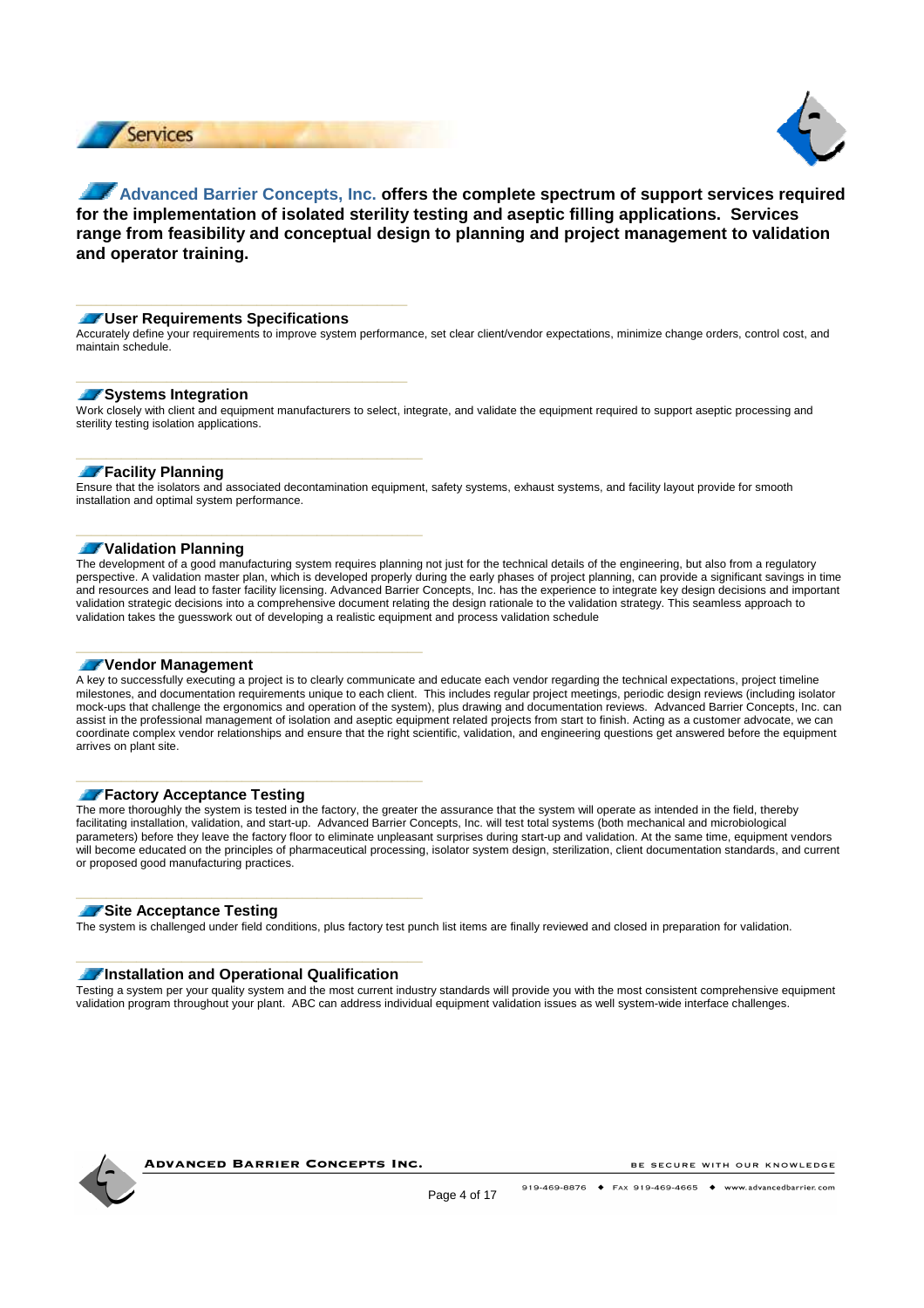



# **\_\_\_\_\_\_\_\_\_\_\_\_\_\_\_\_\_\_\_\_\_\_\_ Process Development / Cycle Development**

**\_\_\_\_\_\_\_\_\_\_\_\_\_\_\_\_\_\_\_\_\_\_\_** 

**\_\_\_\_\_\_\_\_\_\_\_\_\_\_\_\_\_\_\_\_\_\_\_** 

**\_\_\_\_\_\_\_\_\_\_\_\_\_\_\_\_\_\_\_\_\_\_** 

**\_\_\_\_\_\_\_\_\_\_\_\_\_\_\_\_\_\_\_\_\_\_\_** 

Optimize the decontamination cycle of the qualified equipment to provide the most efficient turn-around times or the decontamination cycle can be tuned to achieve certain process specific goals.

### **Performance Qualification**

Properly and efficiently challenge your isolator decontamination process to account for your unique process characteristics plus comply with the best practices on current US and European systems.

### **SOP Development**

In-house existing procedures may need to be adapted to isolated equipment or you may need guidance on writing new documents. ABC has a broad range of experience in the best industry practices

### **Operator Training**

Provide proper documentation and hands-on teaching to ensure that your operators are thoroughly trained to understand and embrace the new technologies that they will be working with on a daily basis.

### **Annual Requalification**

ABC knows how to set-up and execute an annual re-qualification program that keeps your system in compliance but still maximizes efficiency to keep you up and running in production.



**ADVANCED BARRIER CONCEPTS INC.**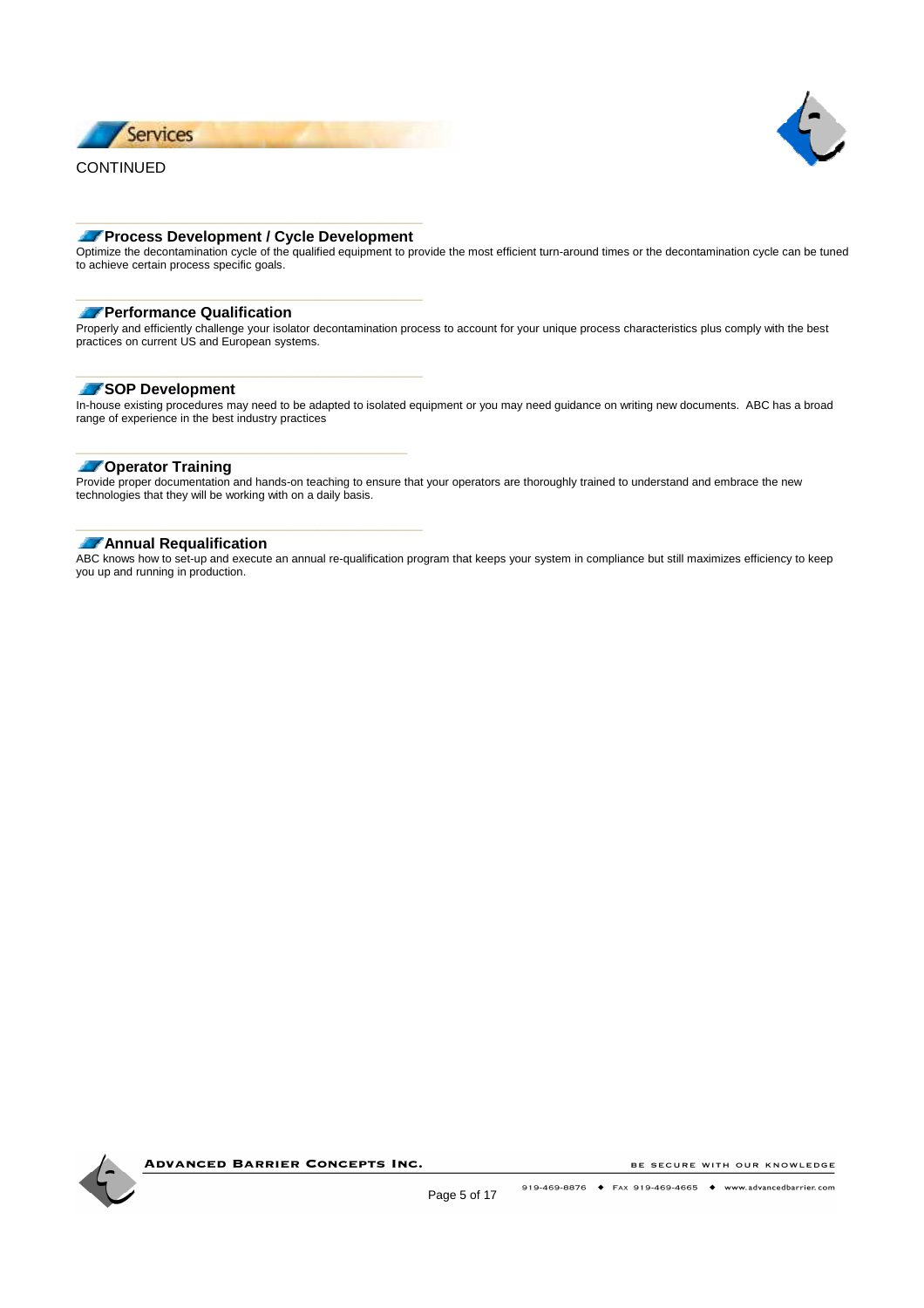



# **Advanced Barrier Concepts, Inc**. **is the trusted resource of many of the world's leading pharmaceutical manufacturers. Their repeated confidence reflects our ability to continually set benchmark standards of quality and service. We invite you to review some of our completed projects for our valued clients.**

### **AAI, Inc. (Wilmington, NC)**

- Performed Factory Acceptance Testing and Site Acceptance Testing for a SKAN Bioburden Testing Isolator System / Sterility Test System.
- Performed the IQ, OQ, and developed the PQ testing protocols.
- $H<sub>2</sub>O<sub>2</sub>$  gas D-value determination of test carriers.
- Executed Cycle Development and Performance Qualification protocols for the decontamination process on both isolators.
- Developed the SOP for the set-up and operation of the sterilant generator to support the execution of a validated isolator decontamination cycle.
- Sterile challenge protocol development and execution support.

### **Abbott (Barceloneta, PR)**

- Developed the User Requirement Specifications, Equipment Specifications, and Factory Acceptance Testing Specifications for a Bioburden Testing Isolator System.
- Reviewed / specified the facility's requirements for the isolated system.
- Developed the Validation Master Plan that determined the requirements for the qualification of the processes associated with the Bioburden Test Isolator System.
- Developed IQ, OQ, and PQ testing protocols.
- Executed Cycle Development and Performance Qualification protocols for the decontamination process.
- Developed the SOP for the set-up and operation of the sterilant generator to support the execution of a validated isolator decontamination cycle.

### **Acambis, Inc. (Canton, MA)**

- Provided conceptual design support for a production aseptic processing fill/lyophilize manufacturing facility. The following three designs were explored for this project: conventional aseptic processing in a clean room, a totally isolated filling system, and an aseptic processing design that utilized the RABS (Restricted Access Barrier System) technology.
- Provided current technical information regarding the validation of an isolator and a RABS system.
- Provided input for the FDA's 2004 initiative, "Pharmaceutical CGMPs for the  $21<sup>st</sup>$  Century", relative to how a specific aseptic processing design will impact the Agency's procedure regarding facility reviews.

### **Acambis, Inc. (Rockville, MD)**

- Reviewed / revised the URS, DDS, mock-up procedures, and the FAT and SAT protocols for a la Calhéne lyophilizer interface isolator and an autoclave/depyrogenation oven interface isolator.
- Executed the mock-up, FAT, and the SAT for the two interface isolators.
- Developed the commissioning protocols for the two interface isolators and for an IsoTech filling isolator, three IsoTech transfer isolators, and two VHP1000 Biodecontamination systems.
- Executed the commissioning protocols.
- Reviewed / revised the SOPs for the set-up and operation of the equipment.

### **Acambis, Inc. (Rockville, MD)**

- Qualification of a lyophilized aseptic filling isolator system consisting of a filling isolator (IsoTech), lyophilizer interface isolator (la Calhéne), autoclave/depyrogenation oven interface isolator (la Calhéne), and three transfer isolators (IsoTech) decontaminated using a VHP1000 Biodecontamination System.
- IQ/OQ/CD/PQ protocol development and execution for the six isolators and two VHP1000 H<sub>2</sub>O<sub>2</sub> generators. Equivalency testing performed for two transfer isolators and the second VHP1000 generator.
- BI resistance testing using a transfer isolator.

### **Agracetus, Inc. / Auragen, Inc. (Middleton, WI)**

- Sterile process development for Phase 1 Clinical DNA Product and system validation of an Isolation Technologies rigid wall isolator, sterile transfer systems, autoclave, and VHP1000 generator.
- Environmental monitoring of the isolator, laminar flow hoods, and the manufacturing area. Revalidation performed after equipment modifications
- Participation in SOP development and reviews.

### **Allergan, Inc. (Waco, TX)**

**\_\_\_\_\_\_\_\_\_\_\_\_\_\_\_** 

- Facility design review and optimization (HVAC air exchanges, temperature control).
- Validation protocol development and execution of a la Calhéne flexible wall sterility test isolator system and VHP1000 Biodecontamination System.
- $H<sub>2</sub>O<sub>2</sub>$  gas D-value determination of test carriers.

**ADVANCED BARRIER CONCEPTS INC.**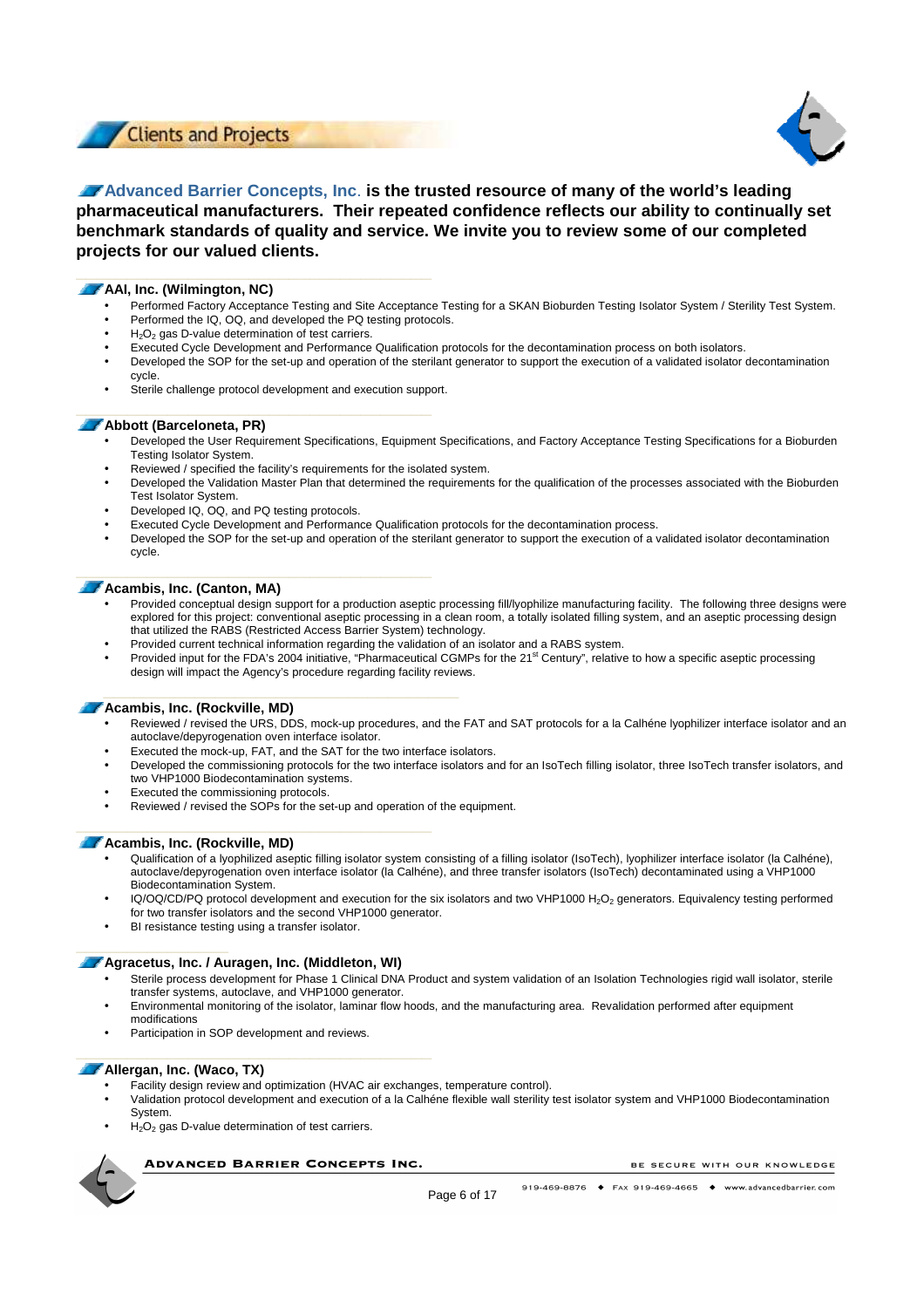**Clients and Projects** 

# CONTINUED



### **Allergan, Inc. (Irvine, CA)**

- IQ/OQ/CD/PQ protocol development and execution for an IsoTech HemiSphere half-suit isolator, an IsoTech IsoSphere isolator, and a VHP1000 Biodecontamination System.
- BI resistance testing using the IsoSphere isolator.
- Sterilant intrusion and residue effects protocol generation and execution to determine if  $H_2O_2$  can penetrate into product containers and environmental monitoring supplies at levels that could lead to false negatives.

### **Amgen Limited (Juncos, Puerto Rico)**

- Qualification of a Carlisle Barrier (Walker Barrier) sterility testing system that consisted of two rigid wall 3-glove transfer isolators, a rigid wall dual half-suit workstation isolator, and two STERIS VHP1000ED-AB generators.
- Validation master plan, URS, and operational SOP development.
- BI D-value resistance testing in a transfer isolator protocol development and execution.
- Advanced decontamination cycle development testing.
- IQ/OQ/PQ protocol development and execution.
- Sterilant intrusion and residue effects protocol generation and execution to determine if H<sub>2</sub>O<sub>2</sub> can penetrate into product containers and environmental monitoring supplies at levels that could lead to false negatives.

### **Amgen (Providence, RI)**

- Qualification of a Walker Barrier sterility testing system that consisted of two rigid wall 3-glove transfer isolators, a rigid wall dual half-suit workstation isolator, and two STERIS VHP1000ED-AB generators
- Provided a technical review (GAP Analysis) of the original validation and determined that the testing was not properly conducted (validation short-falls) to support repeatable and robust decontamination cycles.
- VHP1000ED-AB User Requirements Specifications (URS) development
- VHP1000ED-AB IQ/OQ protocol development and execution
- BI D-value resistance testing in a transfer isolator protocol development and execution.
- CD/PQ protocol development and execution.
- Sterilant intrusion and residue effects protocol generation and execution to determine if H<sub>2</sub>O<sub>2</sub> can penetrate into product containers and environmental monitoring supplies at levels that could lead to false negatives.
- Maintenance of Asepsis within the Workstation Isolator protocol generation and execution to verify a 30-day hold time period between decontamination cycles.
- SOP development
- Operator training to provide an overall understanding of the capabilities and limitations of the equipment.

### **Amgen (Thousand Oaks, CA)**

- Validation Planning and Execution Support for two (2) Walker Barrier sterility test single half-suit isolators with adjoining airlock and two (2) VHP1000ED-AB Biodecontamination systems.
- Equipment and facility final design reviews and optimization (HVAC air exchanges, temperature control, sterilant manifold).
- Process equipment and isolator User Requirements Specifications (URS) development.
- Mock-up evaluation and pre-FAT to properly assess the design, construction, and test plan.
- FAT and Commissioning protocol development and execution.
- IQ/OQ/CD/PQ protocol development and execution for the process equipment and isolator systems.
- SOP development and operator training.
- TOP (Turn Over Package) generation.

### **Apotex (Richmond Hill, ON)**

- Validation Planning and Execution Support for an isolated vial filling system that consists of a la Calhéne Filling isolator, Accumulation isolator, Transition isolator and two (2) STERIS VHP1000 Biodecontamination systems.
- Validation master plan development.
- Facility design review and optimization (HVAC air exchanges, temperature control).
- Process equipment and isolator User Requirements Specifications (URS) development
- FAT/SAT protocol development and execution
- Process equipment and isolator system validation (IQ/OQ/PQ)
- Process development involving isolation and hydrogen peroxide gas decontamination.
- SOP Development

### **Apotex (Richmond Hill, ON)**

- Provided technical support for the upgrade of a 1995 la Calhéne 4-isolator aseptic filling system to incorporate 21<sup>st</sup> century isolation and sterilization technologies, which included current system evaluation and viable upgrade design concepts.
- Interfaced with equipment vendors to ensure that the proposed designs would provide the required operational parameters and could be easily integrated to provide a system that could be validated.



**ADVANCED BARRIER CONCEPTS INC.**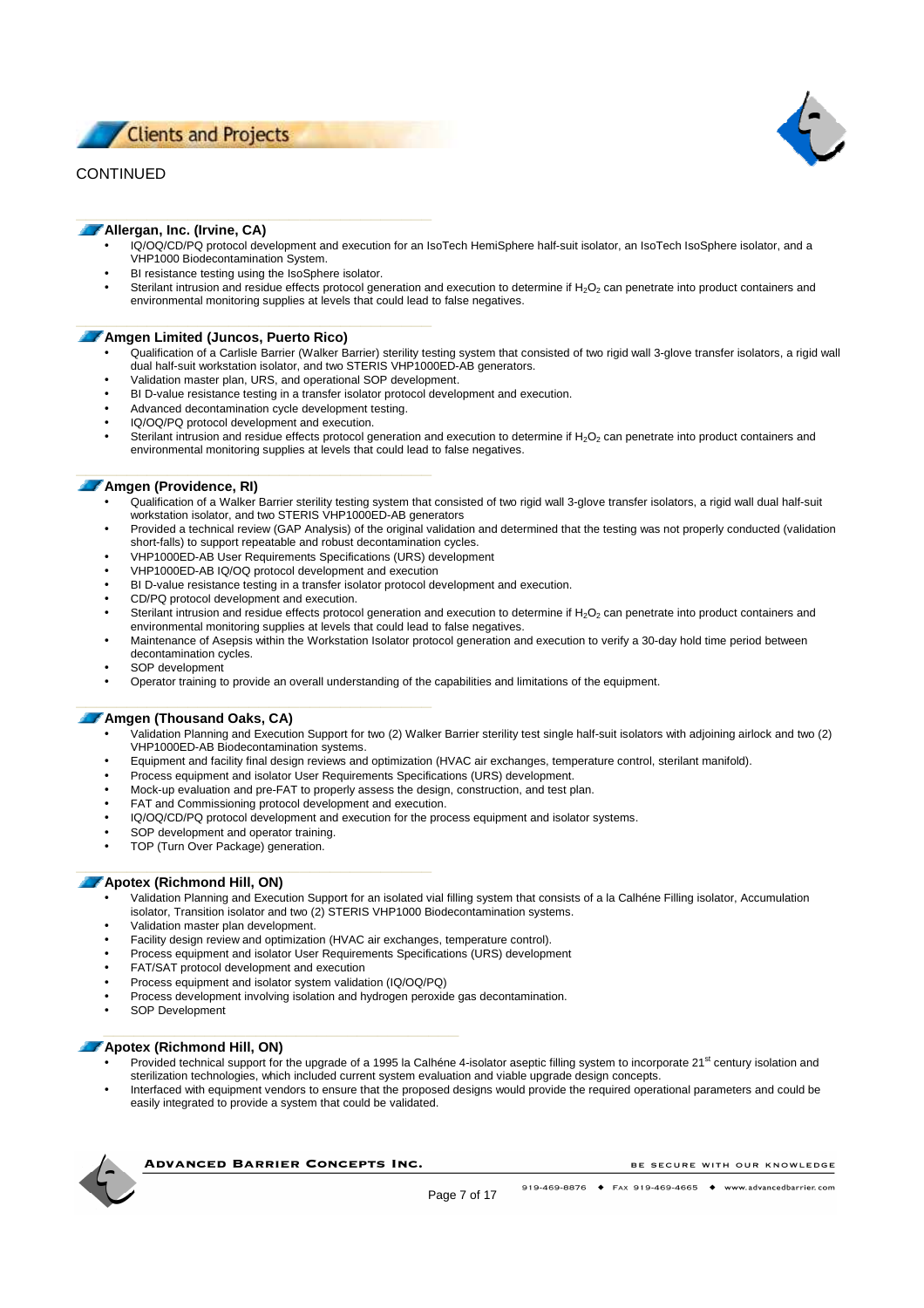**Clients and Projects** 

# CONTINUED



### **APP, Inc. (Grand Island, NY)**

- IOQ and Validation protocol development and execution of a la Calhéne two half-suit flexible wall sterility test workstation isolator, two 3-glove flexible wall transfer isolators, and two STERIS VHP1000ED Biodecontamination systems.
- Successful revalidation of decontamination cycles and equivalency testing on second VHP1000ED-AB.
- Performed D-value testing on test Biological Indicators for validation testing.
- Developed the Cycle Development and Performance Qualification test protocols for a SKAN ARIS Sterility Test System.
- Executed Cycle Development and Performance Qualification protocols for the decontamination process.

### **AstraZeneca, Inc. (Westborough, MA)**

- Facility design review and optimization (sterilant generator manifold).
- Validation protocol development and execution of a rigid wall sterility test isolator system, including autoclave-interface and VHP1000.
- $H<sub>2</sub>O<sub>2</sub>$  gas D-value determination of test carriers.
- SOP Generation.
- Annual revalidation services, including BI resistance testing.

### **AstraZeneca, Inc. (Westborough, MA)**

- Reviewed / revised the URS, FRS, DDS, and FAT for a new sterility testing isolator system that was comprised of two 3-glove la Calhéne soft-wall transfer isolators, a dual half-suit soft-wall workstation isolator and two STERIS VHP1000ED-AB Biodecontamination Systems.
- Reviewed / revised isolator and P&ID drawings.
- FAT execution team member for both isolator systems.
- Supervised isolator system installation at client facility.
- Designed VHP circuit to allow the decontamination of the complete isolator system using either of the two hard piped (stationary) VHP 1000 generators. The design included heat taping and insulation of the supply and return piping with a temperature feedback circuit.
- Designed a Dräger H<sub>2</sub>O<sub>2</sub> gas monitoring system where the sensors when activated send a signal to a Dräger QuadGard controller to activate a warning strobe light and audible alarms, abort the decontamination cycle, and send an alarm signal to the security guard station.
- IQ/OQ/CD/PQ protocol development and execution for the three la Calhéne isolators and two VHP1000 generators.
- Sterilant intrusion and residue effects protocol generation and execution to determine if  $H_2O_2$  can penetrate into product containers and environmental monitoring supplies at levels that could lead to false negatives.
- BI resistance testing using a transfer isolator.
- Developed the SOP for the set-up and operation of the equipment.
- Provided a one-day combined classroom / hands-on training session to provide an overall understanding of the capabilities and limitations of the technology.
- Annual revalidation services, including BI resistance testing.

### **Aventis Pasteur Clinical Manufacturing Area (Swiftwater, PA)**

- FAT protocol development for clinical filling facility isolators.
- IQ/OQ/PQ protocol development and execution on VHP1000 and clinical filling facility isolators.
- $H<sub>2</sub>O<sub>2</sub>$  gas D-value determination of test carriers.
- Environmental qualification and monitoring plan development.
- Media fill / sterile challenge protocol development and execution support.

### **Aventis Pasteur Production Facility (Swiftwater, PA) \***

- Validation planning and execution support for an isolated high speed vial filling system that consisted of a Despatch Industries MAFS® isolator designed with Infeed, Filler, and Outfeed sections and was decontaminated with a single STERIS VHP1000 Biodecontamination system.
- IQ/OQ protocol development and execution for the VHP1000 generator.
- CD/PQ protocol development and execution.
- BI resistance testing of spore suspension directly inoculated onto stainless steel carriers.
- UV D-value determination of test carriers.
- UV pass-through chamber Cycle Development and PQ protocol generation and execution.
- Media fill / sterile challenge assistance.
- Drafted Regulatory Licensing documents.
- Provided operator training on all process equipment in formal training program
- System annual revalidation testing.

### \* **<sup>O</sup>NE OF THE INITIAL ISOLATED ASEPTIC FILLING LINE INSTALLATIONS (1997) IN THE USA.**

### **Aventis Pasteur (Toronto, Ontario)**

- VHP1000 cycle optimization and successful revalidation in an existing sterility test lab.
- VHP1000 PQ and equivalency protocol development and execution in a relocated sterility test lab.

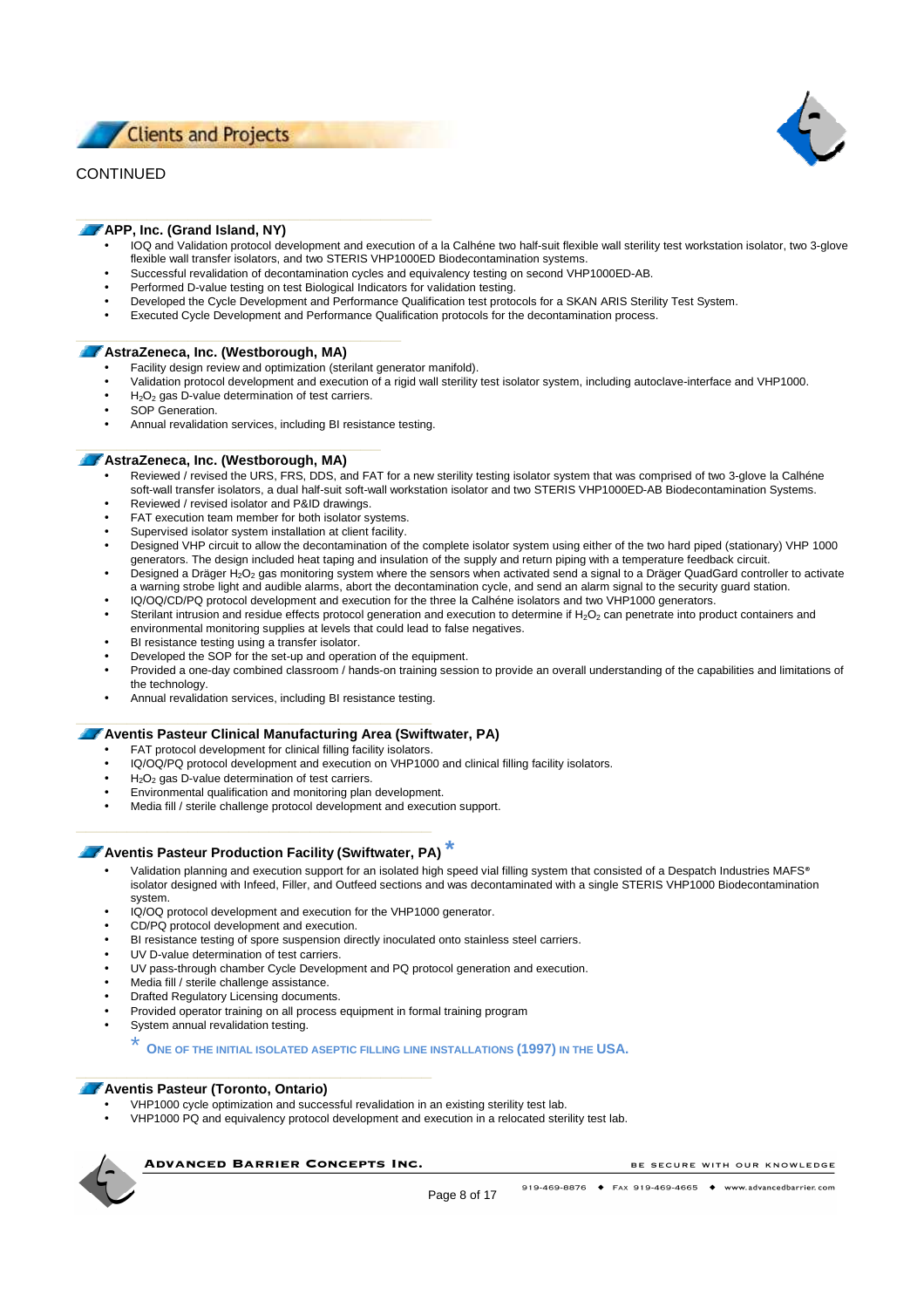



### **Baxter Healthcare Corp. (Boulder, CO)**

- STERIS VHPM1000 modular generator IQ/OQ, Cycle Development, and PQ protocol development and execution on a Metall + Plastic clinical filling isolator.
- VHP1000 and sterility testing isolator IQ/OQ and PQ protocol development and execution.
- $H_2O_2$  gas D-value determination of test carriers.

### **Biopure, Inc. (Cambridge, MA)**

- System specification and design review of a rigid wall IsoTech 2-glove IsoTransfer® sterility test isolator system.
- $H_2O_2$  gas D-value determination of test carriers.
- IQ/OQ and PQ protocol development and execution on VHP1000 and sterility testing isolators.
- Design review of hydrogen peroxide liquid, hydrogen peroxide spray/fog, hydrogen peroxide gas, and steam sterilization processes for a Form-Fill-Seal machine used for IV solution filling.

### **BioReliance Corporation (Rockville, MD)**

- Facility review, design consultation, and process development for a sterile batch injectable clinical filling line that consisted of an IsoTech rigid wall filling isolator, a Hemisphere® soft wall depyrogenation oven interface isolator, three 3-glove rigid wall transfer isolators, and two STERIS VHP1000 Biodecontamination systems.
- Validation Master Plan support.
- IQ/OQ protocol development and execution for the two VHP1000 generators.
- CD/PQ protocol development and execution for the five isolator systems.
- BI resistance testing in a transfer isolator.

### **Bristol Myers Squibb (New Brunswick, NJ)**

- Validation planning and execution support for an isolated filling/lyophilization system that consisted of a SKAN Filling isolator, a SKAN Lyo Loading isolator, a Carlisle Barrier (Walker) Formulation isolator, and a VHP1000 Biodecontamination system.
- Review and revise process equipment and isolator User Requirements Specifications (URS).
- VHP1000 cycle development testing for the Formulation isolator.
- IQ/OQ/PQ supplemental protocols to vendor qualification packages when required or in lieu of these packages when not provided by the process equipment manufacturers.
- Isolated equipment mock-up support.
- FAT/SAT protocol development and execution.
- Process equipment and isolator system validation (IQ/OQ/PQ)
- Process development involving isolation and hydrogen peroxide gas decontamination.

### **Bristol Myers Squibb (Devens, MA)**

- Validation execution support for a bioburden test isolator system that consisted of two Walker Barrier 3-glove flexible wall isolators and a portable STERIS VHP100S-P Biodecontamination system.
- CD/PQ protocol development and execution.
- Sterilant intrusion and residue effects protocol generation and execution.

### **Covidien (Raleigh, NC)**

- Walker Barrier 4-glove rigid wall Sterility Test Isolator IQ/OQ protocol development and execution.
- VHPM100-ABX IQ/OQ, cycle development, and PQ protocol development and execution.
- BI resistance testing.
- Sterilant intrusion and residue effects protocol generation and execution to determine if  $H_2O_2$  can penetrate into product containers and
- environmental monitoring supplies at levels that could lead to false negatives.
- Operator training.

### **Eisai, Inc. (Research Triangle Park, NC)**

- Walker Barrier 4-glove rigid wall sterility test isolator.
- VHP1000ED Cycle Development testing to determine "Nominal" H<sub>2</sub>O<sub>2</sub> exposure and "Production" aeration parameters.

### **Genentech, Inc. (Hillsboro, OR)**

- Validation execution support for an isolated aseptic liquid filling system that consisted of a SKAN Filling isolator; an isolated aseptic lyophilization system that consisted of a SKAN Filler isolator, Buffer isolator, and Loader isolator; and two SKAN ARIS sterility testing isolator systems.
- Smoke testing protocol generation and execution for the three isolation systems.
- BI resistance protocol generation and execution using a SKAN ARIS isolator.
- CD/PQ protocol development and execution for the two SKAN ARIS sterility testing isolator systems.
- CD/PQ protocol development and execution for the two SKAN aseptic processing isolator systems.



**ADVANCED BARRIER CONCEPTS INC.**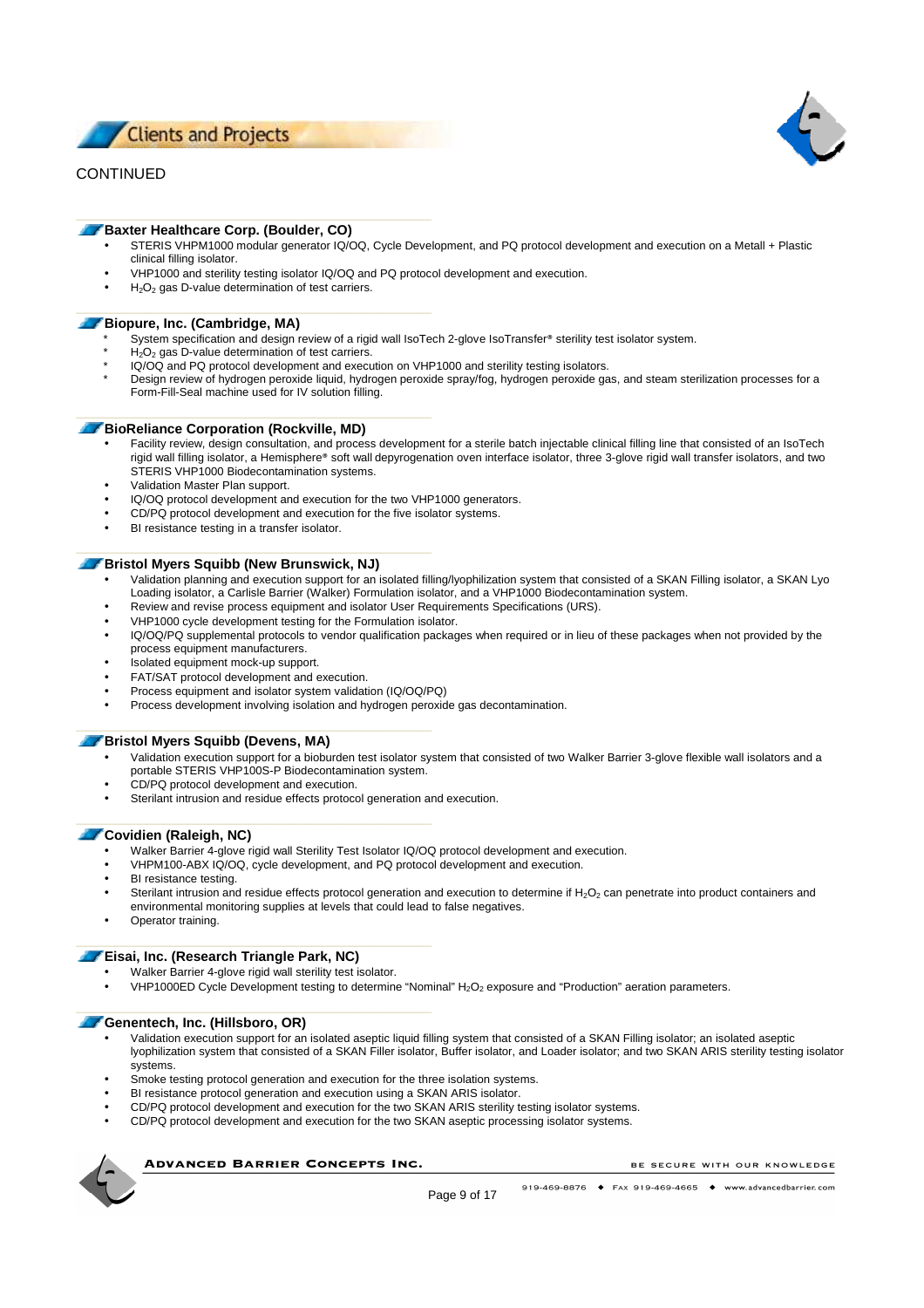



### **Genzyme (Framingham, MA)**

- GAP analysis to verify that the VHP®1000ED decontamination cycles developed for both an IsoTech IsoTransfer™ and Hemisphere™ In\*terface isolators incorporated regulatory and industry guidelines.
- VHP® Sterilization Technology training for Validation and Quality personnel.

### **Glaxo-Wellcome (Research Triangle Park, NC)**

- Facility design review and optimization (HVAC air exchanges, exhaust systems).
- Validation protocol reviews and validation execution assistance for a flexible wall sterility test isolator with autoclave interface system.

### **Intarcia Therapeutics (Hayward, CA)**

- Validation execution support for three Walker Barrier aseptic filling isolator systems interfaced with a VHP®1000 Biodecontamination System.
- CD/PQ protocol development and execution.
- BI resistance protocol development and execution.

### **Janssen Biologics BV (Leiden, Netherlands)**

Determined the cause(s) for H<sub>2</sub>O<sub>2</sub> gas concentration reduction and provided a recommended corrective action plan for a Getinge flexible wall workstation isolator integrated with a VHP®1000ED.

### **T** Jubilant HollisterStier Corp. (Spokane, WA)

- Validation planning and execution support for a Walker Barrier rigid wall 4-glove aseptic filling isolator integrated with a Bioquell IG-1 hydrogen peroxide generator system.
- H<sub>2</sub>O<sub>2</sub> cycle development protocol generation and execution for the FAT and SAT (triplicate testing of cycle defined during the FAT), which included aeration studies to ≤1.0ppm.
- BI resistance protocol development and execution.

### **Lancaster Labs (Lancaster, PA)**

- IQ/OQ/PQ protocol development and execution of a la Calhéne flexible wall sterility test isolator system.
- Facility design review for isolator external exhaust optimization and room control (# air exchanges, temperature).
- Successful revalidation of decontamination cycles and equivalency testing on second VHP1000.
- New laboratory design review, exhaust system design/qualification and post-relocation equivalency revalidation studies of the sterility test isolator suite.
- $H<sub>2</sub>O<sub>2</sub>$  gas D-value determination of test carriers.
- IQ/OQ and PQ protocol development and execution of a double-door autoclave and adjoining interface isolator.

# **McGaw (B. Braun), Inc. (Irvine, CA) \***

- Validation planning and execution support for a sterile liquid and powder high speed filling process that consisted of an IMA 4-isolator filling system and two STERIS VHP1000 Biodecontamination systems.
- Isolator design consultation (e.g. sterilant port locations, generator/isolator control issues).
- CD/PQ protocol development and execution.

### \* **<sup>O</sup>NE OF THE INITIAL ISOLATED ASEPTIC FILLING LINE INSTALLATIONS (1997) IN THE USA**

- CD/PQ protocol development and execution for the second sterile liquid and powder high speed filling process (duplicate of initial line).
- CD protocol development and execution for the third sterile liquid and powder high speed filling process (same design as lines 1 and 2).

### **Merck & Co., Inc. (Elkton, VA)**

- Design consultation and process development including sterilant manifold systems into the production areas for a sterile bulk powder filling application in rigid wall isolators (Total Process Containment) decontaminated using STERIS VHP1000 Biodecontamination systems.
- Sterilizable transfer system development assistance for bulk powder transport and delivery in disposable bags.
- VHP1000 IQ/OQ and FAT cycle development.
- $H_2O_2$  gas D-value determination of test carriers.
- PQ protocol development and execution on 5 isolators and 5 VHP1000s, including successful equivalency studies on the multiple generator system.

### **Merck & Co., Inc. (Elkton, VA)**

- Generated a CONCEPTUAL DESIGN STUDY that explored the viability of three different concepts that incorporated only available technology that would convert an existing sterile powder filling operation inside isolators, which had product packaging manufacturing stages that did not support asepsis operations, into a completely closed aseptic process from fill through final bulk product packaging.
- Identified all the equipment and components required to implement each viable design.
- Performed a risk analysis for each of the viable designs.
- Provided cost estimate for each of the viable designs.

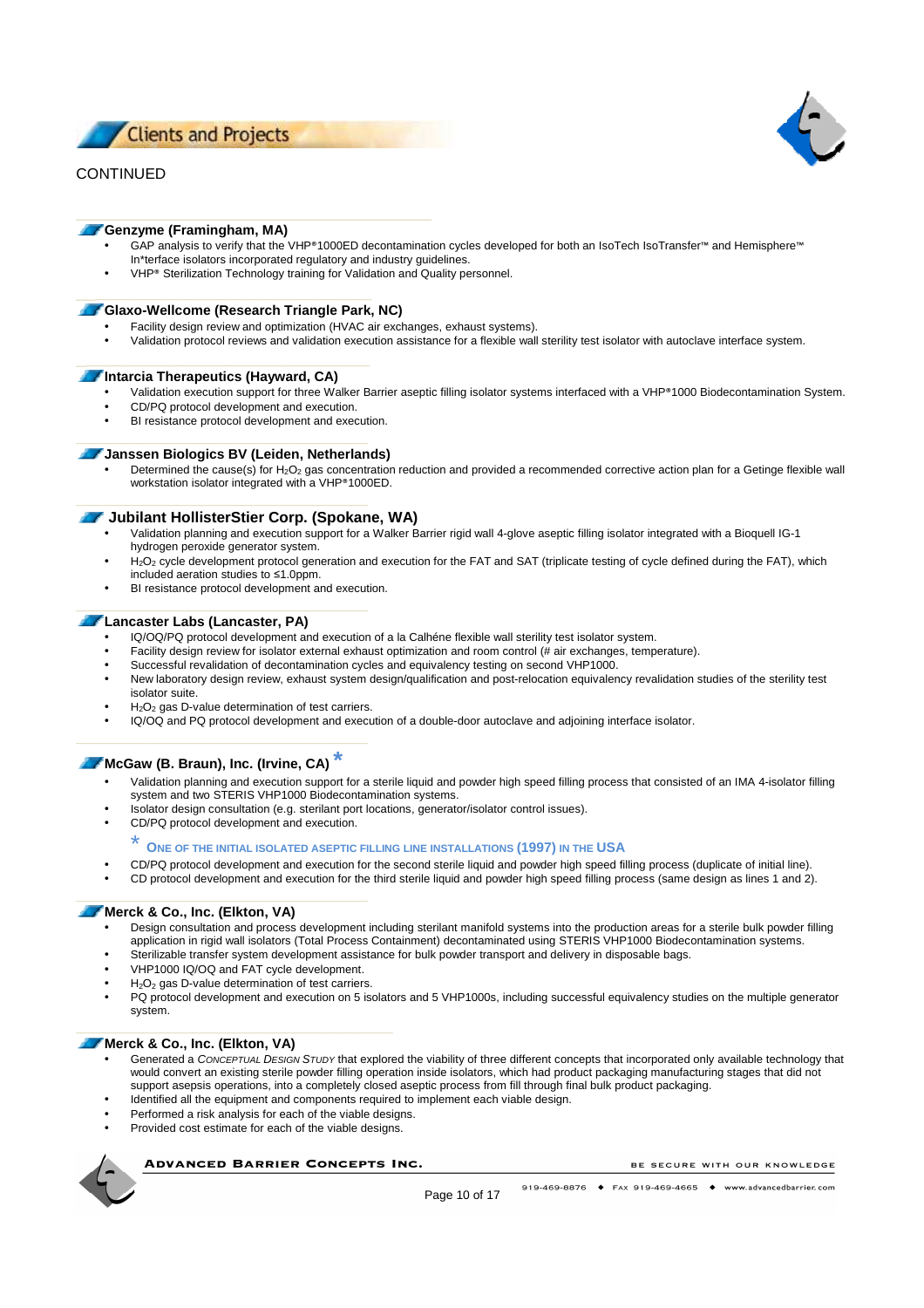



### **Merck & Co., Inc. (West Point, PA) \***

- Barrier technology prototype research, development, and feasibility testing.
- Peroxide Plus™ (steam/H2O2) sterilization methods development and testing.
- Factory Acceptance Testing, IQ, and OQ protocol development and execution of an isolated (Despatch Industries isolator system integrated with a Peroxide Plus sterilization process) high speed TL filling system that consisted of a vial washer, depyrogenation tunnel, filler, stoppering and capping systems, and related systems (i.e. isolator CIP, product pathway CIP/SIP, sterilizable transfer ports, stopper lift system).

\* **<sup>O</sup>NE OF THE INITIAL ISOLATED ASEPTIC FILLING LINE INSTALLATIONS (1997) IN THE USA**

### **Merck & Co., Inc. (West Point, PA: BTMC- Biotechnology Manufacturing Complex)**

- Leak remediation of prototype seed lab isolator system.
- VHP1000 IQ/OQ/CD and PQ protocol development and execution of a seed lab isolator system that consisted of two (2) Total Process Containment rigid wall isolators and a STERIS VHP1000 Biodecontamination system.

### **Merck, Sharpe & Dohme, Inc. (Clermont-Ferrand, FRANCE)**

- Design consultation and process development for a sterile batch ophthalmic isolated filling line that consisted of three la Calhéne rigid wall isolators, a flexible wall transfer isolator, and three STERIS VHP1001 Biodecontamination systems.
- VHP1001 FAT cycle development testing on filling line isolators at la Calhéne (France) and IMA (Italy).
- IQ/OQ and PQ protocol development and execution for three (3) rigid wall isolators, one (1) soft wall isolator and three (3) VHP1001s.
- H<sub>2</sub>O<sub>2</sub> gas D-value determination using spore suspension inoculated on test carriers manufactured from the system's materials of construction.
- Successful revalidation of decontamination cycles.

### **Merck, Sharpe & Dohme, Inc. (Clermont-Ferrand, FRANCE)**

- H<sub>2</sub>O<sub>2</sub> gas D-value determination using spore suspension inoculated on stainless steel carriers.
- IQ/OQ and PQ protocol development and execution for the second sterile batch ophthalmic isolated filling line (duplicate of initial line).

### **Merck, Sharpe & Dohme, Inc. (Clermont-Ferrand, FRANCE)**

- Design consultation and process development for an isolated sterile filling/lyophilization line that consisted of three (3) rigid wall la Calhene filling isolators, six (6) rigid wall lyophilizer isolators, one (1) rigid wall inspection isolator, one (1) rigid wall capping isolator and ten (10) Steris VHP1001 Biodecontamination systems. The filling line was supported by two (2) la Calhene flexible wall transfer isolators, decontaminated using an eleventh STERIS VHP1001 generator, to aseptically transfer presterilized supplies, tools, and/or machine components required for the manufacturing process. The filling line was also supported by a sterility testing suite that consisted of a la Calhene flexible wall workstation isolator, a flexible wall transfer isolator and a twelfth STERIS VHP1001 generator.
- VHP1001 cycle development protocol generation and execution for the three filling/lyophilization line isolator systems, the two support transfer isolator systems, and the sterility test isolator system.
- VHP1001 equivalency testing using the Guided Wave NIR sensor technology protocol generation and execution.
- IQ/OQ and PQ protocol development and execution for the three filling/lyophilization line isolator systems, the two support transfer isolator systems, the sterility test isolator system, and the twelve (12) STERIS VHP1001 generators.
- Sterilant intrusion and residue effects protocol generation and execution.

### **Millennium Pharmaceutical (Cambridge, MA)**

- Designed and oversaw fabrication of an isolated integrated mammalian cell culture and purification system.
- Integrated process equipment with isolators
- Developed and executed environmental monitoring plans
- Validated (IQ/OQ/PQ) all process equipment and decontamination processes.

### **Monsanto (Augusta, GA)**

- Design consultation and process development for an isolated sterile syringe filling line and support processes that consisted of a Carlisle (Walker) Barrier rigid wall filling isolator with integrated STERIS VHP M1000 modular Biodecontamination system, a rigid wall combination isolator with integrated STERIS VHP M1000, and five (5) rigid wall support isolators including a sterility test isolator that were individually decontaminated using a STERIS VHP1000 mobile generator.
- Facility design review for isolator external exhaust optimization and room control (# air exchanges, temperature).
- FAT protocol execution at isolator vendor.
- $H<sub>2</sub>O<sub>2</sub>$  gas D-value determination of test carriers.
- IQ/OQ and PQ protocol development and execution for the seven (7) filling and support isolator systems, the two (2) modular STERIS VHP M1000 generators and the multiple VHP1000 mobile generators.
- IQ/OQ and PQ protocol development and execution for the IC Technologies UV transfer port for the syringe barrels.
- UV D-value determination.



**ADVANCED BARRIER CONCEPTS INC.**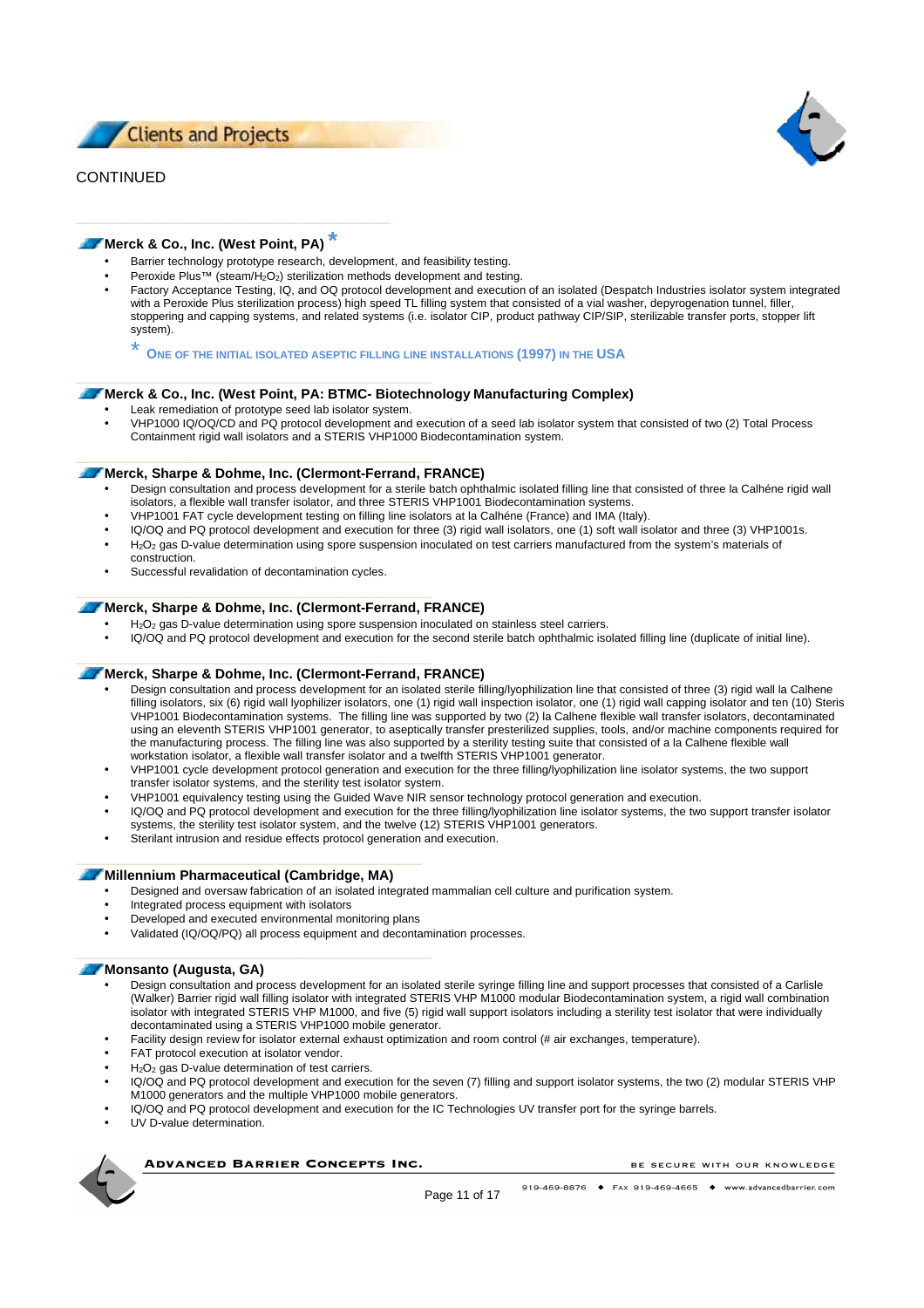



### **Novex Pharma, Inc. (Richmond Hill, Ontario)**

- Hydrogen peroxide gas manifold system development for a production ophthalmic barrier filling system.
- Hydrogen peroxide gas manifold system for a clinical injectable barrier filling system.
- Protocol development and execution for VHP1000 cycle development on three (3) rigid wall isolators comprising the injectable barrier filling system with oven and autoclave interface.
- $H<sub>2</sub>O<sub>2</sub>$  gas D-value determination of test carriers.
- Design review, protocol development, and execution H<sub>2</sub>O<sub>2</sub> gas cycle development studies on a high speed injectable filling line interfaced to 2 VHP1000's in parallel.

### **Pharmacia (Kalamazoo, MI)**

- Hydrogen peroxide gas process development, validation strategy consultation, and cycle development on a high-speed barrier filling system.
- Joint project management of clinical filling facility incorporating isolation technology.
- Development of validation master plan for all new equipment.
- IQ/OQ/PQ protocol development and execution of equipment, filling system isolators and VHP1000.
- Design consultation and process development for a sterile bulk powder filling operation that included a centrifuge, two Fitzmills, one powder cooler, and an exit chute using hydrogen peroxide gas decontamination.
- VHP1000 cycle development testing.
- IQ/OQ/PQ protocol development and execution for the powder fill system and one VHP1000.

### **PSGA / Johnson & Johnson (Buenos Aires, Argentina)**

- Facility design review for isolator external exhaust optimization and room control (# air exchanges, temperature).
- IQ/OQ/PQ protocol development and execution for a Carlisle (Walker) Barrier rigid wall sterility testing isolator, a rigid wall transfer isolator, and a STERIS VHP1001 Biodecontamination system.
- $H<sub>2</sub>O<sub>2</sub>$  gas D-value determination protocol development and execution.
- Sterilant intrusion and residue effects protocol development and execution.
- SOP Generation.

### **PSGA /Janssen Cilag (Mexico)**

- Facility design review for isolator external exhaust optimization and room control (# air exchanges, temperature).
- IQ/OQ/PQ protocol development and execution for a Carlisle (Walker) Barrier rigid wall sterility testing isolator, a rigid wall transfer isolator,
- and two (2) STERIS VHP1001 Biodecontamination systems.
- $H<sub>2</sub>O<sub>2</sub>$  gas D-value determination protocol development and execution.
- Sterilant intrusion and residue effects protocol development and execution.
- SOP Generation.

### **SAIC (Fredrick, MD)**

- Process development involving isolation and hydrogen peroxide gas decontamination.
- CD and PQ protocol development and execution for an isolated pilot filling process that consisted of a Walker Barrier rigid wall filling isolator, a rigid wall oven interface isolator, a rigid wall 4-glove transfer isolator, two (2) rigid wall 3-glove transfer isolators , two (2) STERIS VHP1000ED Biodecontamination systems, and one (1) STERIS VHP1000 Biodecontamination system.
- $H<sub>2</sub>O<sub>2</sub>$  gas D-value determination protocol development and execution.
- Sterilant intrusion and residue effects protocol development and execution.

### **SAIC (Fredrick, MD)**

- FAT and SAT protocol development and execution for a Walker Barrier combined rigid wall sterility testing isolator/airlock system integrated with a STERIS VHP M100-ABX modular Biodecontamination system.
- IQ/OQ protocol development and execution for the VHP M100-ABX generator.
- H<sub>2</sub>O<sub>2</sub> gas D-value determination protocol development and execution.
- CD/PQ protocol development and execution for the isolator's main chamber only decontamination cycle and the airlock only decontamination cycle.
- Sterilant intrusion and residue effects protocol development and execution.

### **Samsung Biotech (Incheon, Korea)**

- IQ/OQ protocol development and execution for a STERIS VHP M100-S Biodecontamination system integrated with Comecer rigid wall 4-
- glove isolator with an adjoining pre-chamber.
- H<sub>2</sub>O<sub>2</sub> gas D-value determination protocol development and execution.
- CD and PQ protocol development and execution for the combination isolator main chamber and pre-chamber decontamination cycle and the pre-chamber only decontamination cycle.



**ADVANCED BARRIER CONCEPTS INC.**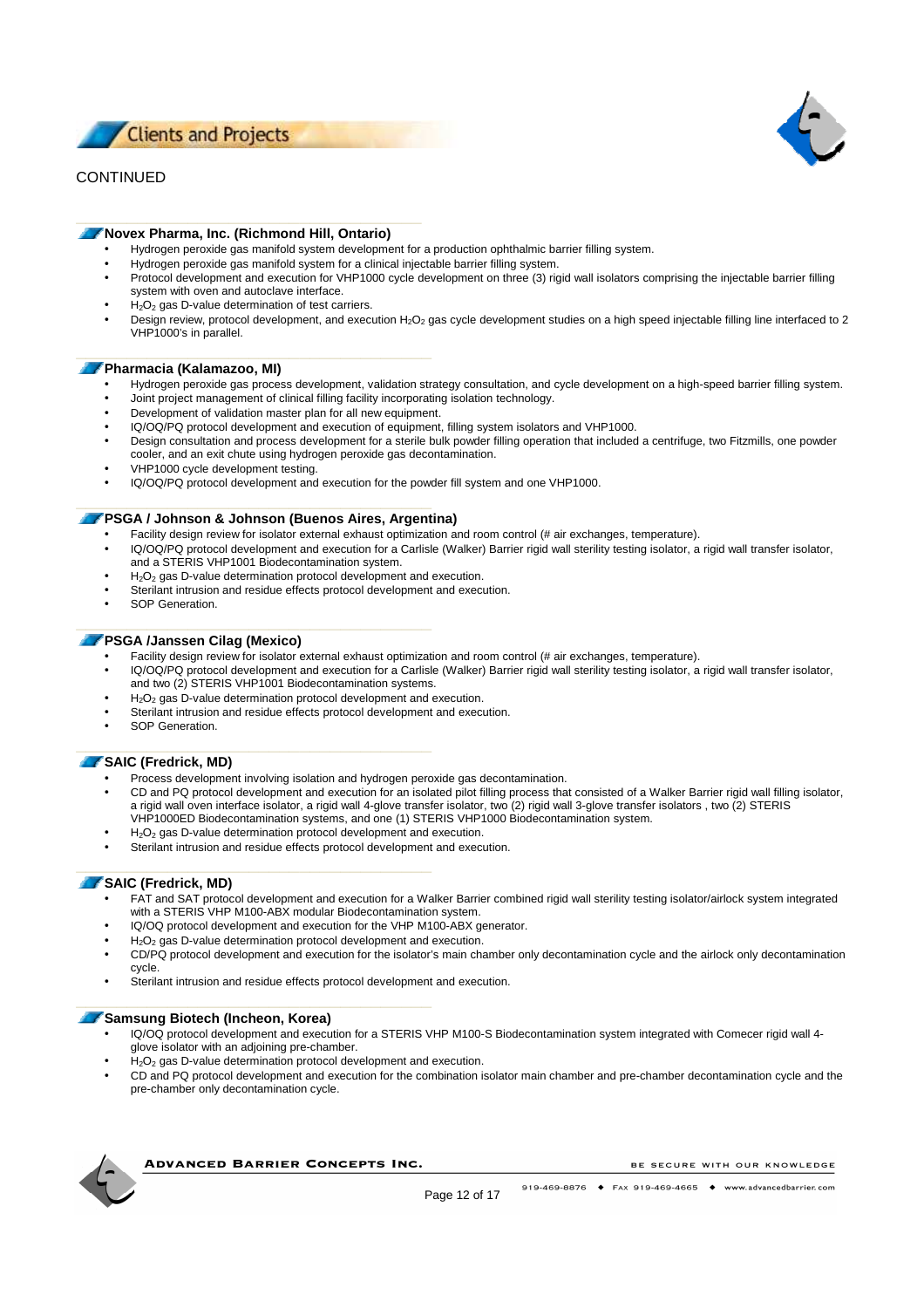

- Sterilant intrusion and residue effects protocol development and execution.
- Aseptic Maintenance protocol development and execution to verify that the isolator will remain germ-free and under ISO Class 5 conditions following the execution of the previously validated combined enclosure decontamination cycle for a minimum period of seven (7) days.

### **TEVA Pharmaceutical Works (Gödöllö, Hungary)**

- Decontamination cycle development (CD) and PQ protocol review and execution support for an IMA filling cRABS (closed RABS) and a Lyo/Capping cRABS with integrated STERIS VHPM100-SX Biodecontamination systems.
- 
- Generated final reports.
- FDA audit support.

#### **Wyeth (Carolina, Puerto Rico)**

- Facility design review and optimization for a sterility test suite that consisted of a Carlisle (Walker) Barrier rigid wall single half suit autoclave interface isolator, a rigid wall two half-suit workstation isolator, two (2) rigid wall 3-glove transfer isolators, and two (2) STERIS VHP1000ED Biodecontamination systems.
- Validation master plan development.
- FAT/SAT protocol review and execution for the four isolator systems.
- IQ/OQ protocol development and execution for the four (4) isolator systems and the two VHP1000ED generators.
- CD/PQ protocol development and execution.
- $H<sub>2</sub>O<sub>2</sub>$  gas D-value determination protocol development and execution.
- Sterilant intrusion and residue effects protocol development and execution.
- Operational SOP Development.

### **Wyeth (Pearl River, NY)**

- Design consultation, process development, and validation planning for an isolated containment clinical filling line that consisted of a vial washer; a depyrogenation tunnel; a Carlisle (Walker) Barrier isolator system that enclosed the vial accumulator, filler, lyophilizer loading/unloading system, capper, and the external vial washer that was decontaminated using two (2) Bioquell Clarus "C" hydrogen peroxide generators.
- Validation master plan development.
- URS (User Requirement Specification) and FS (Functional Specification) development for the isolator system.
- FAT and SAT support for the isolator system and selected process equipment.
- Designed a sterilant manifold system to allow isolator decontamination in a variety of combinations or separately.
- IQ/OQ/CD/PQ protocol development and execution for the isolators and sterilant generators.
- Operational SOP development for the isolators and sterilant generators and operator training.

#### **Wyeth (Marietta, PA)**

- Facility design review and optimization for a sterility test suite that consisted of a la Calhéne flexible wall single half suit autoclave interface isolator, a flexible wall two half-suit workstation isolator, four (4) flexible wall 3-glove transfer isolators, and two (2) STERIS VHP1000 Biodecontamination systems.
- IQ/OQ protocol development and execution for the seven (7) isolator systems and the two VHP1000 generators.
- CD/PQ protocol development and execution.
- $H<sub>2</sub>O<sub>2</sub>$  gas D-value determination protocol development and execution.
- Sterilant intrusion and residue effects protocol development and execution.
- Operational SOP development for the isolators and sterilant generators and operator training.

### **Wyeth (West Chester, PA)**

- Process development, feasibility testing, and validation of surface decontamination of a centrifuge / rotary vacuum dryer system using a single STERIS VHP1000 Biodecontamination system that incorporated a ABC designed sterilant delivery manifold.
- IQ/OQ protocol development and execution for the VHP1000 generator.
- CD/PQ protocol development and execution for the VHP1000 generator connected to the centrifuge / rotary vacuum dryer system.
- $H_2O_2$  gas D-value determination protocol development and execution using a transfer isolator.

### **Wyeth Biotech (Sanford, NC)**

- CD/PQ protocol development and execution for a sterility test system that consisted of la Calhene flexible wall single half suit workstation isolator, a rigid wall 2-glove transfer isolator and a STERIS VHP1000 Biodecontamination system.
- H<sub>2</sub>O<sub>2</sub> gas D-value determination protocol development and execution using the transfer isolator.
- Sterilant intrusion and residue effects protocol development and execution.

### **Wyeth Biotech (Sanford, NC)**

- Validation support for a sterility testing suit that consisted of two (2) CPS (Walker) Barrier rigid wall 4-glove sterility testing isolators and two (2) STERIS VHP1000ED-AB Biodecontamination systems.
- IQ/OQ protocol development and execution for the two isolator systems and the two VHP1000ED generators.
- CD/PQ protocol development and execution.



**ADVANCED BARRIER CONCEPTS INC.** 

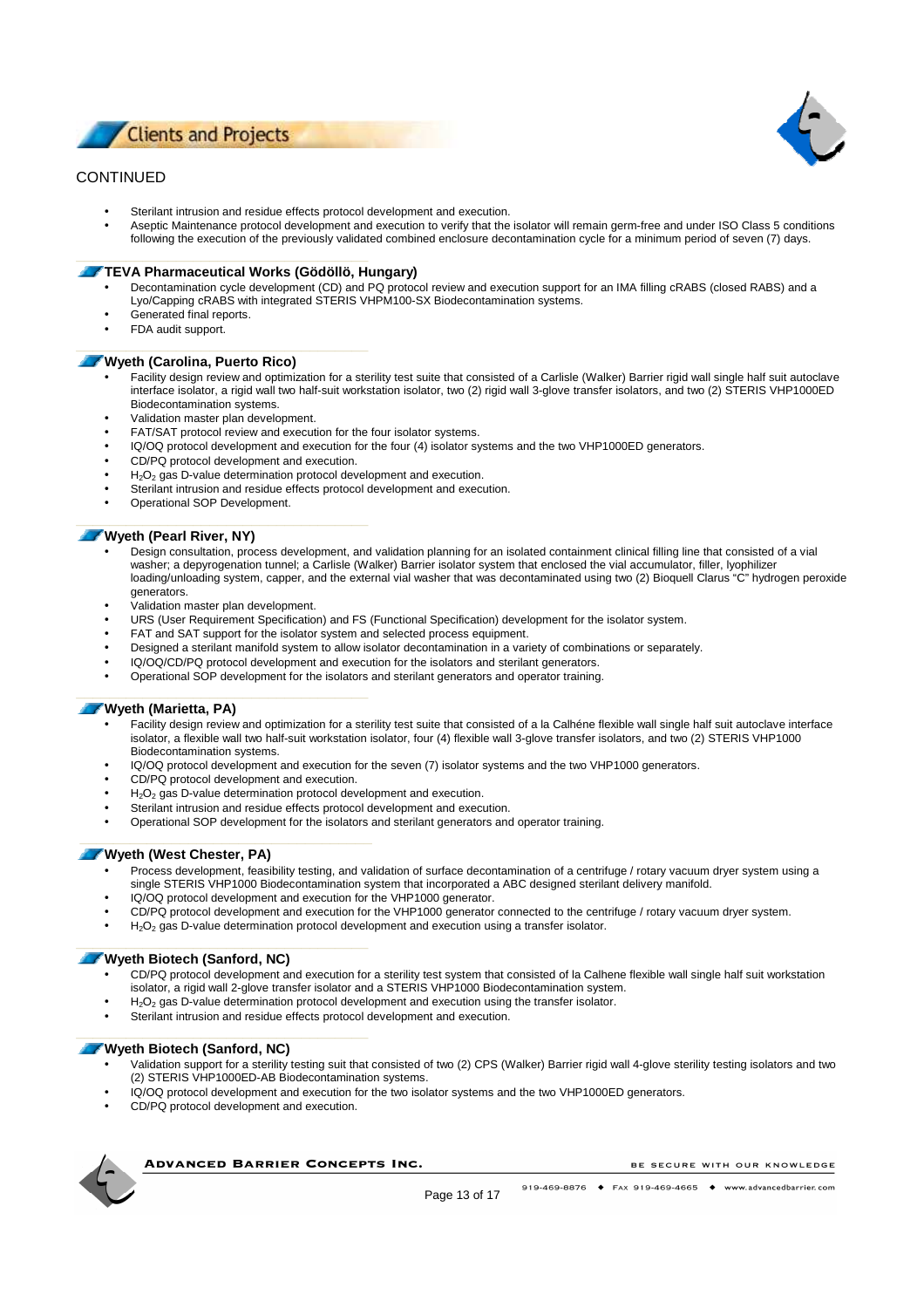



- H2O2 gas D-value determination protocol development and execution using the transfer isolator.
- Sterilant intrusion and residue effects protocol development and execution.
- SOP development and operator training.

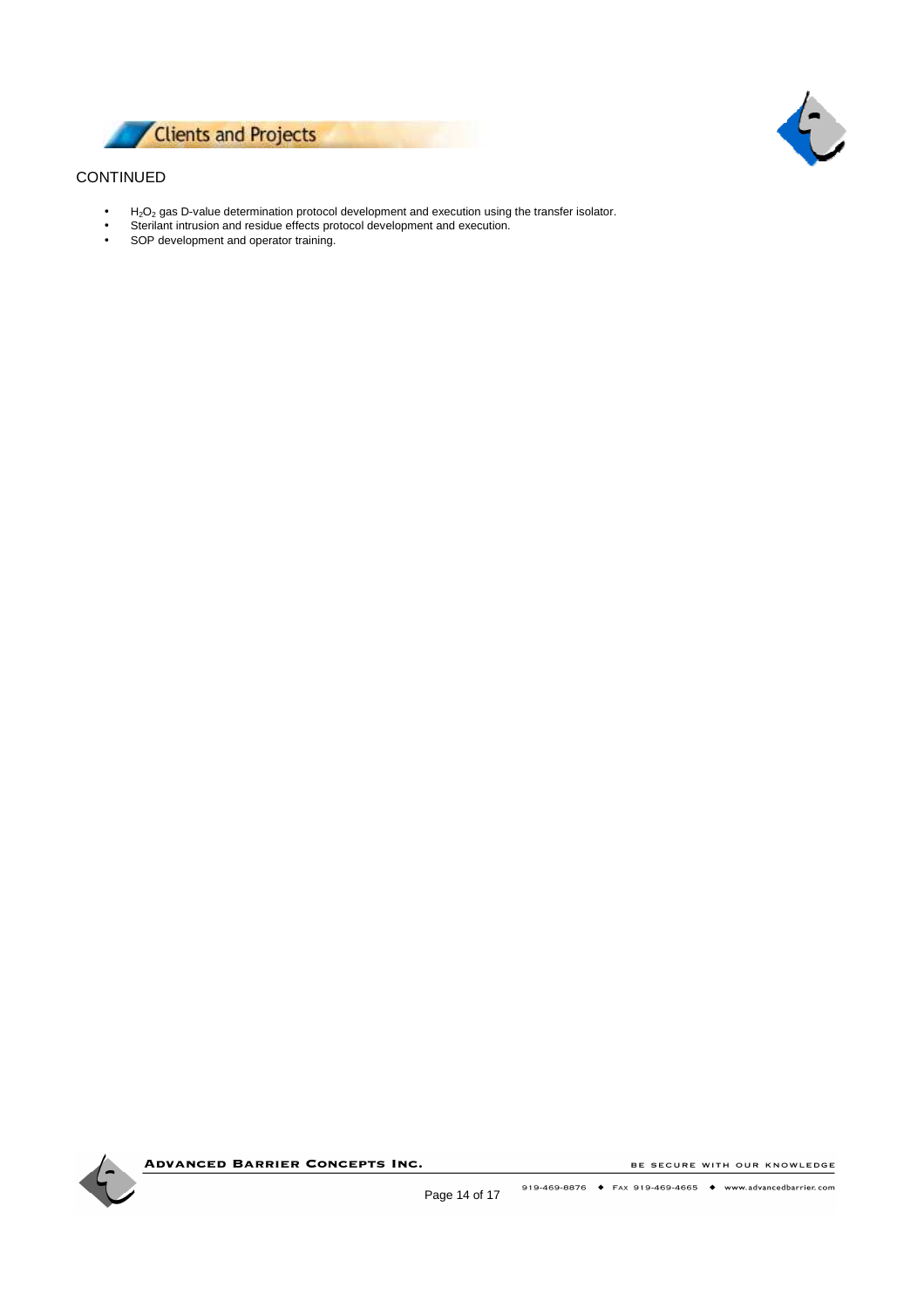

**\_\_\_\_\_\_\_\_\_\_\_\_\_\_\_\_\_\_\_\_\_\_\_\_\_\_\_\_\_\_\_**



**As recognized leaders in advanced aseptic processing in the pharmaceutical and biotech industries, Advanced Barrier Concepts' team members are widely published and entertain many industry conference speaking engagements.** 



These and other presentations are available for viewing and downloading at our website http://www.advancedbarrier.com

### **The Use of Nitrogen Dioxide Gas for Isolator Decontamination Applications** Rickloff, J. R., PDA Global Conference on Pharmaceutical Microbiology, October 22-24, **2012**.

A new decontamination technology is being developed and a review of preliminary breadboard testing on an isolator was presented.

**Historical Perspective on the Decontamination of Isolators Using Hydrogen Peroxide Gas** Rickloff, J. R., ISPE Barrier Isolation Technology Conference, June 6-7, 2005.

A 15-year look back at how hydrogen peroxide gas generators were developed and implemented into isolator systems was provided along with a synopsis on how to properly validate the decontamination process and how variable BI resistance can effect the revalidation of such systems.

**The Use of Abbreviated Decontamination Cycles to Prevent False Negative Sterility Test Results** Rickloff, J. R., PDA SciTech Summit, March 10, 2004.

Reviewed the current methods and past data involved in the validation of sterility testing isolators and discussed the value of using abbreviated decontamination for some product containers to prevent sterilant penetration.

### **Implementing Validation Strategies for Isolator-Based Systems**

Rickloff, J. R., Barnett International's 4th Annual Isolator Conference, January 27-28, 2003

This workshop thoroughly reviewed the overall strategies and basic validation methodologies for isolator system validation utilizing gaseous decontamination methods. Facility design and qualification, equipment qualification, performance qualification, and process simulation testing was reviewed, with practical examples and demonstrations of key methods and techniques.

# **H202** Gas Decontamination Cycle Comparisons Between Rigid and Flexible Wall Isolators

Rickloff, J.R., la Calhène AUDITS 101 Conference, October 3-4, 2002.

**\_\_\_\_\_\_\_\_\_\_\_\_\_\_\_\_\_\_\_\_\_\_\_\_\_\_\_\_\_\_\_**

This presentation provided an overview on the decontamination cycle and regulatory expectations for the process. Past flexible wall data and its' implications are reviewed and how new trends in validation techniques are implemented to reduce them. The benefits of rigid wall isolator construction are also discussed.

### **Microbiological Monitoring in Isolators**

Rickloff, J.R., bioMerieux Industrial Microbiology Seminar, September 18, 2002.

**\_\_\_\_\_\_\_\_\_\_\_\_\_\_\_\_\_\_\_\_\_\_\_\_\_\_\_\_\_\_\_**

This presentation reviewed the principles of microbial monitoring in isolators, current US and European regulatory requirements for monitoring, and the means to achieve and maintain a germ free environment. The current means to monitor the air and surfaces in isolators is also touched upon.

### **Practical Validation Strategies for Isolated Sterility Testing Labs - Part I**

Rickloff, J.R., Barnett Isolator Conference, June 13-14, 2002

This workshop thoroughly reviewed the overall design process and equipment qualification methodology for isolator systems utilizing gaseous decontamination methods. Key learning objectives included determining your capacity requirements, developing a validation master plan, facility classification requirements, and qualifying your isolators and related process equipment.



**ADVANCED BARRIER CONCEPTS INC.**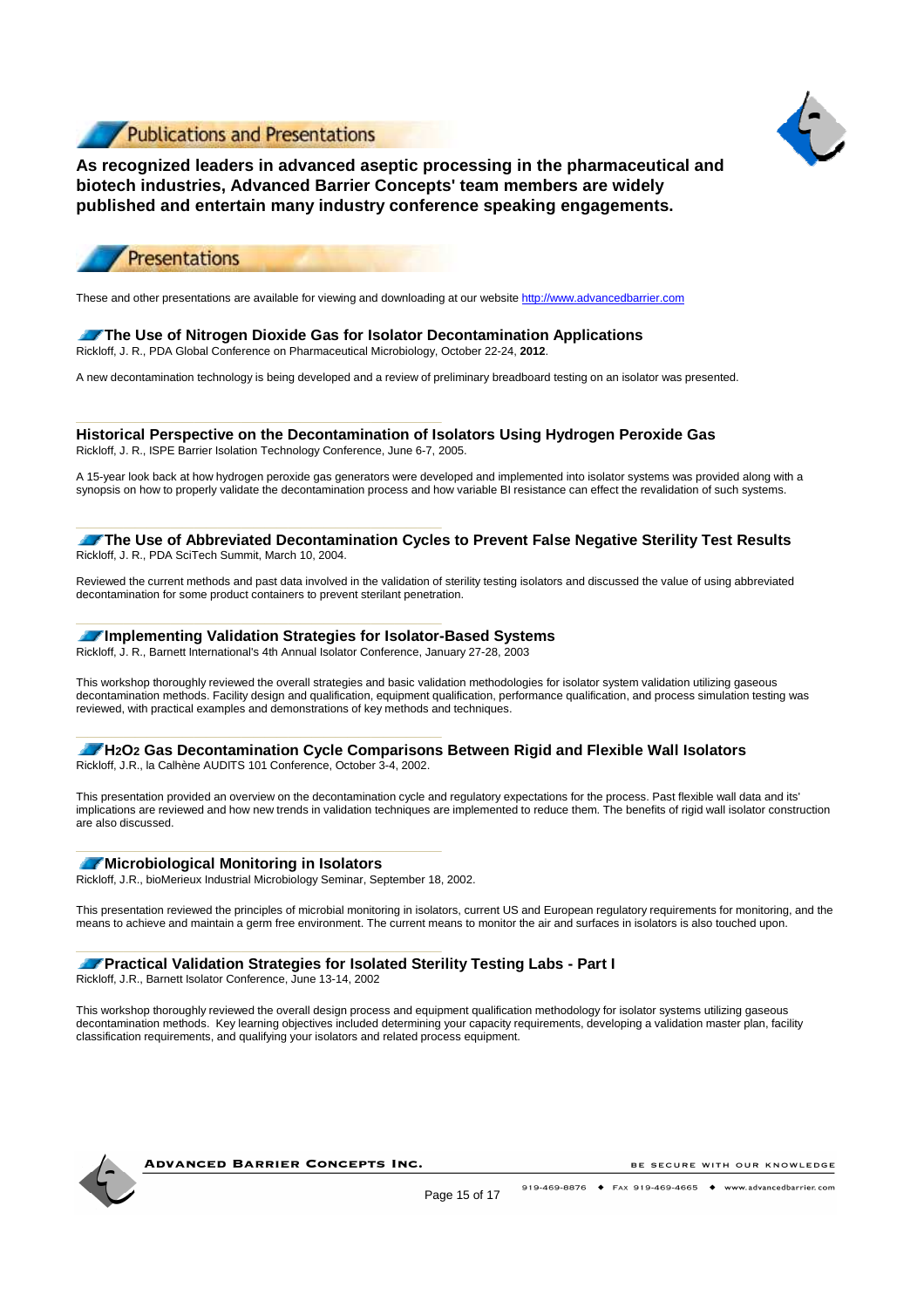





# **Practical Validation Strategies for Isolated Sterility Testing Labs - Part II**

Rickloff, J.R., Barnett Isolator Conference, June 13-14, 2002.

**\_\_\_\_\_\_\_\_\_\_\_\_\_\_\_\_\_\_\_\_\_\_\_\_\_\_\_\_\_\_**

The second part of the Workshop focused on the Performance Qualification studies that are needed to properly validate the gaseous decontamination method in sterility test isolator systems. Practical examples, a discussion of acceptance criteria, and the demonstration of test methods were included. Key learning objectives included determining a D-value for your BIs, developing and qualifying decontamination cycles, isolator aeration, sterilant ingress methods, and creating a meaningful process simulation (no false negative) study.

### **Current Trends in Controlled Environments**

Rickloff, J.R., AAPS Annual Meeting, October 29, 2000.

An overview of conventional aseptic processing was presented, and it addresses the key issues that corporate decision makers are faced with when implementing isolation technology, such as regulatory requirements and equipment validation focus areas.

### **Isolator Sterilants: Common Issues and Differences**

Rickloff, J.R., PDA Conference, October 16-17, 2000.

This presentation discussed the similarities and differences of the current chemical germicides used for isolator decontamination in the pharmaceutical industry with emphasis placed on validation issues and safety considerations.

# **Current Trends and Concepts in Validating Sterility Testing Isolators**

Rickloff, J.R., Serentec Workshop for Sterility Testing, May 25-26, **2000**.

**\_\_\_\_\_\_\_\_\_\_\_\_\_\_\_\_\_\_\_\_\_\_\_\_\_\_\_\_\_\_\_**

Past practices & current trends in validating sterility testing isolators were reviewed with an emphasis on productivity. Although the key validation criteria remain the same, i.e. no false negatives, improvements to the overall system design have permitted the optimization of the decontamination cycle.

# **Publications**

These and other publications are available for viewing and downloading at our website http://www.advancedbarrier.com

### **Hydrogen Peroxide Gas Decontamination**

**\_\_\_\_\_\_\_\_\_\_\_\_\_\_\_\_\_\_\_\_\_\_\_\_\_\_\_\_\_\_\_**

Rickloff, J.R., in Advanced Aseptic Processing Technology, Informa Healthcare, London, England, **2010**.

This chapter provided an overview on the basics of H<sub>2</sub>O<sub>2</sub> gas decontamination and on how the sterilant should be applied to isolator systems. In addition, the latest in validation techniques and sterilant monitoring requirements were discussed from a user and regulatory perspective.

### **Chemical and Biological Aspects of Hydrogen Peroxide Gas**

Grignol, George<sup>1</sup>, Don Eddington<sup>17</sup>, Ph.D., Dave Karle<sup>1</sup>, and James Rickloff<sup>2</sup>, ISPE Barrier Isolation Technology Conference, Arlington, VA, June 5-6,  $2000$ 

The interactions of hydrogen peroxide concentrations and surface temperatures are studied in an isolator using chemical and microbiological techniques. These tests verify commonly accepted theories of the gaseous properties of flash vaporized hydrogen peroxide that have recently been challenged.

### **Key Aspects of Validating Hydrogen Peroxide Gas Cycles in Isolator Systems**

Rickloff, J.R., Journal of Validation Technology, 5:61-71, 1998.

**\_\_\_\_\_\_\_\_\_\_\_\_\_\_\_\_\_\_\_\_\_\_\_\_\_\_\_\_\_\_\_**

The purpose of this paper is to revisit some essential validation aspects of sanitizing isolators with hydrogen peroxide gas in order to assist the industry in demonstrating reproducibility of the process under worst-case conditions.

#### **Hydrogen Peroxide Gas Sterilization Trials Performed on A Prototype Enclosed Vial Filler** Rickloff, J.R. and D. Eddington, PDA/ISPE Conference, January 17-18, 1995.

Testing was performed on a prototype vial filler isolator at TL Systems Corp. in Minneapolis, MN, to determine the feasibility of incorporating hydrogen peroxide gas sterilization into the system. Carrier sterilization, isolator aeration, and water fill residual data was presented.

**ADVANCED BARRIER CONCEPTS INC.**